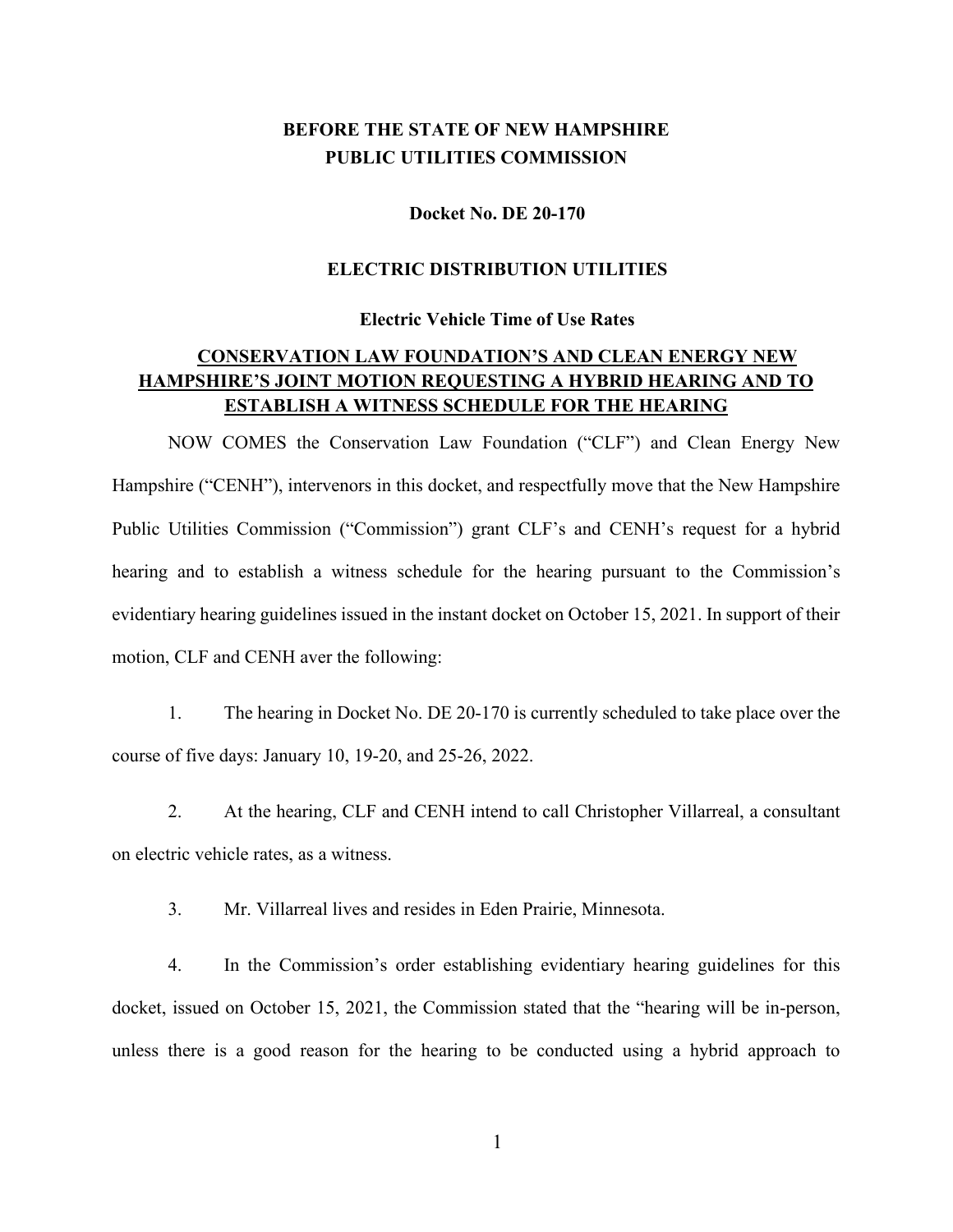accommodate those who are remote and those who are physically present, such as a health reason or to save the cost of witness travel."[1](#page-1-0)

5. CLF and CENH request that the Commission permit a hybrid hearing format to accommodate Mr. Villarreal's testimony.

6. Based on the current schedule for the hearings, if a hybrid hearing is not conducted, Mr. Villarreal would need to travel to New Hampshire from Minnesota at least once, and possibly on multiple occasions.

7. Both CLF and CENH are non-profit organizations. If Mr. Villarreal is required to travel to New Hampshire from Minnesota it would significantly increase these organizations' consulting expenses in this docket.

8. To avoid expending significant travel expenses for Mr. Villarreal, CLF and CENH respectfully request that the Commission allow a hybrid hearing format in which Mr. Villarreal testifies remotely. While CLF and CENH request a hybrid format for Mr. Villarreal, CLF's and CENH's representatives intend to appear in-person at the hearing.

9. Additionally, CLF and CENH request that they be permitted to develop, along with the other parties in this docket, a witness schedule that provides a general estimate of the hearing dates on which the parties' witnesses will be expected to testify.

<span id="page-1-0"></span><sup>&</sup>lt;sup>1</sup> Although the Commission's October 15, 2021 evidentiary hearing guidelines state that parties may file written requests for hybrid hearings, the Commission's earlier evidentiary hearing guidelines, issued on August 4, 2021, stated that the Commission would conduct a hybrid hearing in this docket.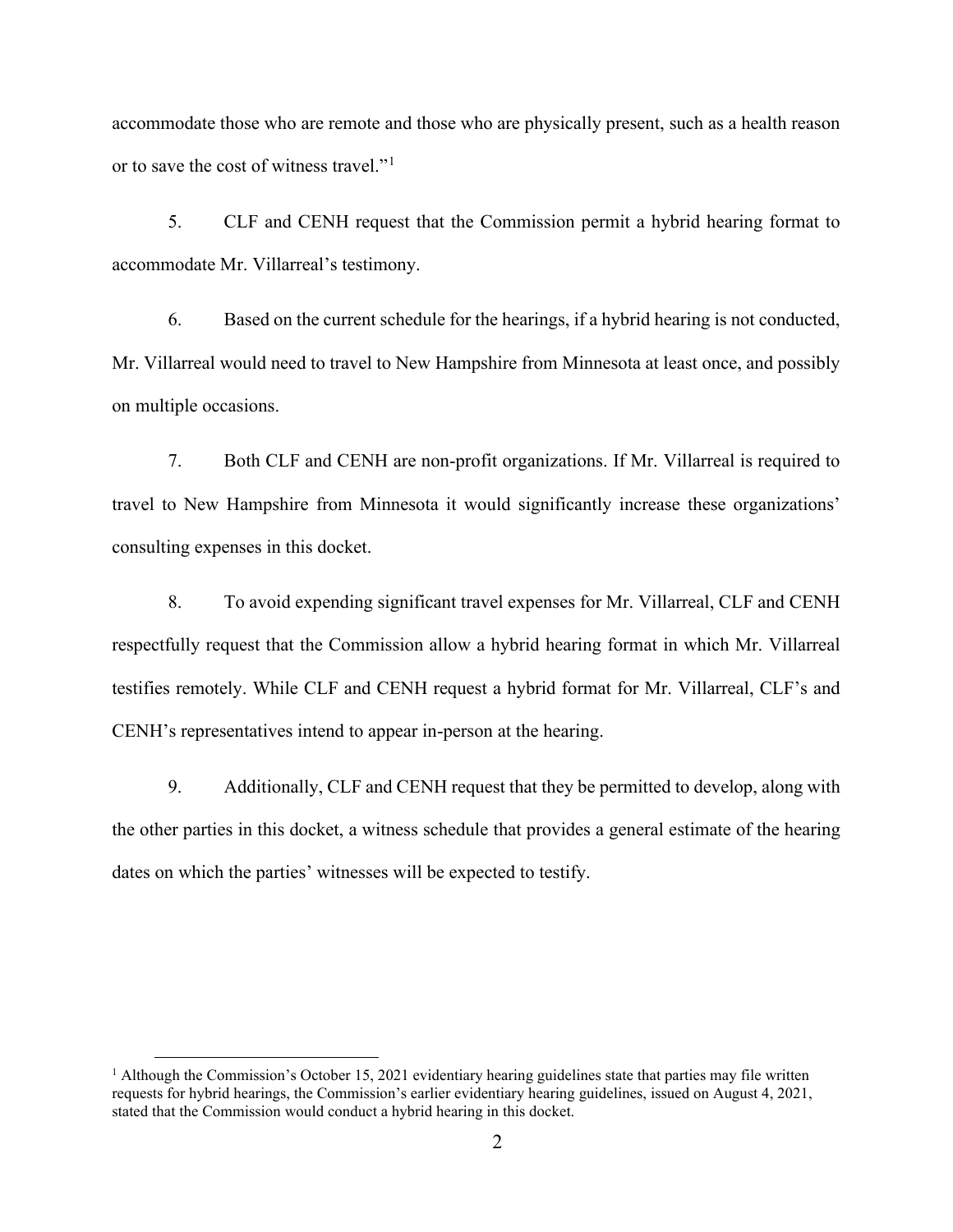10. Currently, the Commission's evidentiary hearing guidelines in this docket require the parties to submit witness lists at least two business days prior to the date the hearing is scheduled.

11. As part of this requirement, CLF and CENH request that the Commission also instruct the parties to develop a schedule that will identify the hearing dates and general times when witnesses are expected to testify.

12. Mr. Villarreal's testimony, including any direct examination and crossexamination, is unlikely to last more than a day. To reduce consulting expenses and avoid a situation where witnesses are required to be present at the hearing on days when they do not testify, CLF and CENH respectfully request that the Commission direct CLF, CENH, and the other parties in this docket to provide the Commission a witness schedule in conjunction with the witness lists that provides the best estimate of the hearing dates and times when the parties' witnesses are expected to testify.

13. Such a witness list could also improve administrative efficiencies in this docket by giving the Commission a better idea of when various witnesses are expected to appear before the Commission.

WHEREFORE, CLF and CENH respectfully request that for Docket No. DE 20-170 the Commission (1) allow CLF's and CENH's consultant, Christopher Villarreal, to appear via a hybrid hearing format; and (2) direct the parties to develop a witness schedule that provides a general estimate of the dates and times when witnesses will appear, which will be filed with the parties witness lists at least two business days prior to the date the hearing is scheduled, as required by the Commission's evidentiary hearing guidelines in this docket.

3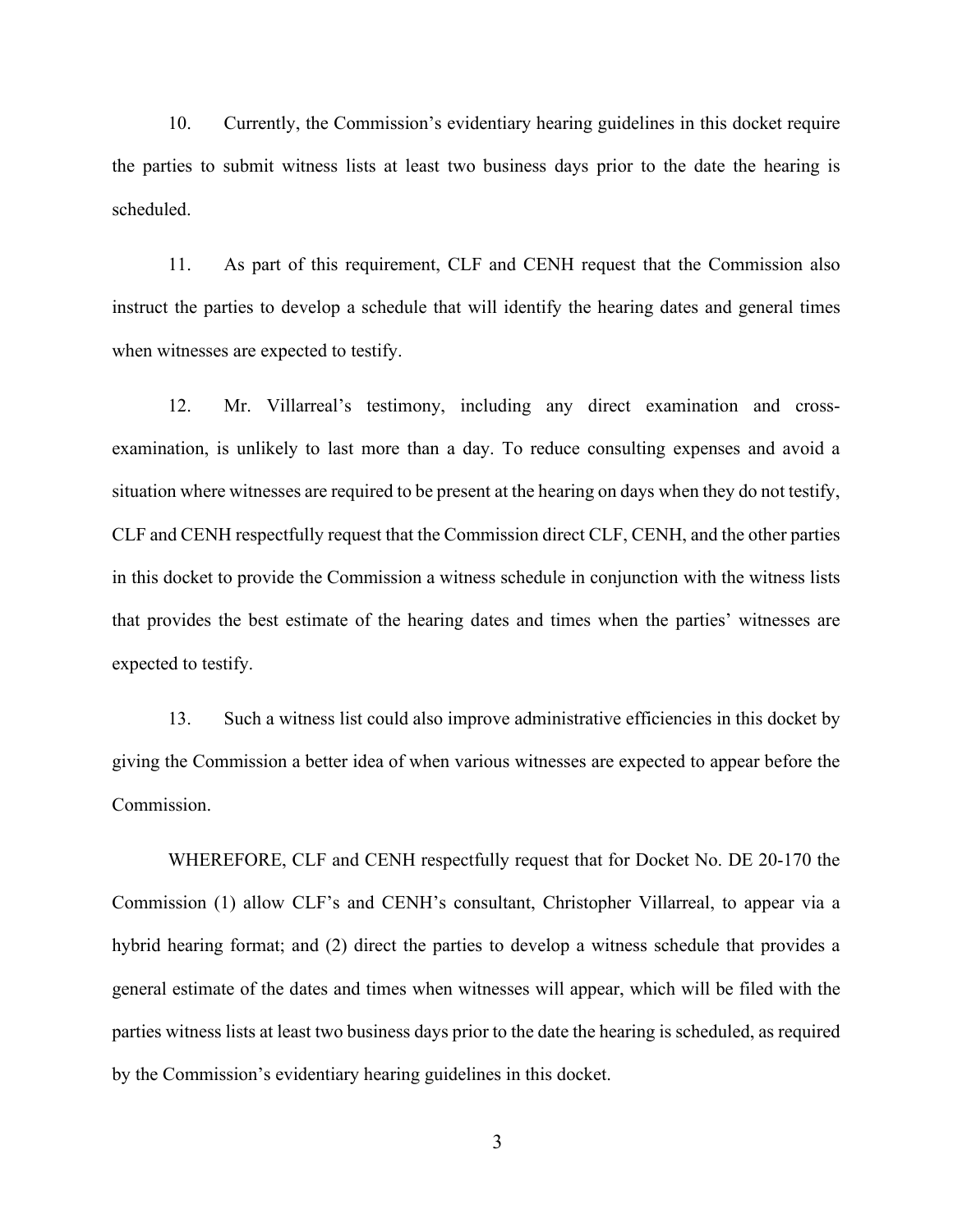Respectfully submitted,

Conservation Law Foundation Clean Energy NH 27 North Main Street 14 Dixon Avenue, Suite 202 Concord, NH 03301 Concord, NH 03301 (603) 225-3060 x 3015 (603) 498-3844 [nkrakoff@clf.org](mailto:nkrakoff@clf.org) [sam@cleanenergynh.org](mailto:sam@cleanenergynh.org)

/*s*/ *Nick Krakoff* /s/ Sam Evans-Brown Nick Krakoff, Staff Attorney Sam Evans-Brown, Executive Director

December 23, 2021